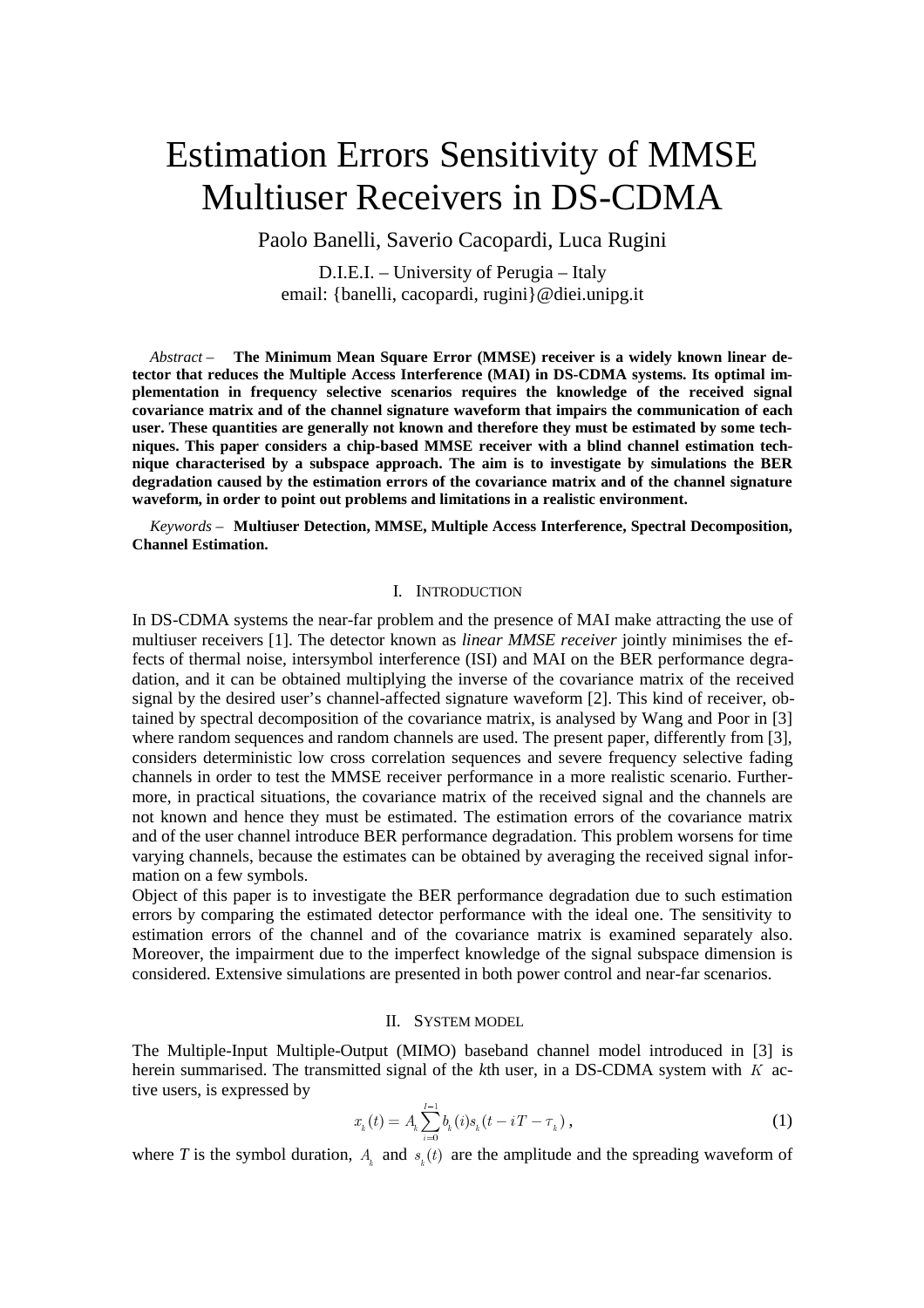the *k*th user respectively,  $\tau_k$  is the *k*th user relative delay ( $0 \le \tau_k < T$ ), *I* is the number of transmitted symbols, and  $b<sub>k</sub>(i)$  is the *i*th symbol of the *k*th user. It is assumed that  $b<sub>k</sub>(i)$  belongs to a set of indipendent equiprobable  $\{\pm 1\}$  random variables. The spreading waveform  $s_i(t)$  can be expressed by

$$
s_k(t) = \frac{1}{\sqrt{N}} \sum_{j=0}^{N-1} c_k(j) \psi(t - jT_c) \qquad 0 \le t < T \tag{2}
$$

where *N* is the processing gain,  $T_c = T/N$  is the chip duration,  $\psi(t)$  is the normalised rectangular chip waveform of duration  $T_c$  and  $c_i(j)$  is the  $\{\pm 1\}$  *j*th value of the *k*th user binary code sequence. We suppose to deal with slowly time varying channels such that they can be considered constant during the transmission of *P* symbols. The *k*th user channel is denoted by

$$
g_k(t) = \sum_{q=1}^{Q} \alpha_{q,k} \delta(t - \tau_{q,k}), \qquad (3)
$$

where Q is the number of paths,  $\tau_{q,k}$  and  $\alpha_{q,k}$  are respectively the delay and the complex amplitude of the *q*th path,  $\Delta_k = \max_{d \mid \mathcal{A}_k} |\tau_{d \mid k} - \tau_{d \mid k}|$  is the maximum delay spread and  $\delta(t)$  is the Dirac function. When the channels are supposed to be constant, the received signal component of the *k*th user is

$$
y_{k}(t) = x_{k}(t) * g_{k}(t) = \sum_{q=1}^{Q} \alpha_{q,k} x_{k}(t - \tau_{q,k}).
$$
\n(4)

The total received signal is the superposition of the *K* users' signals  $y_k(t)$  with a complex zeromean white Gaussian noise  $v(t)$  of power spectral density  $\sigma^2$ . The received signal  $r(t)$ , expressed by (5), is first filtered by a chip-matched filter and then sampled at the chip rate  $1/T_c$ , obtaining (6).

$$
r(t) = \sum_{k=1}^{K} y_k(t) + v(t) = y(t) + v(t)
$$
\n(5)

$$
r_n(l) = y_n(l) + v_n(l) = \int_{lT + nT_c}^{lT + (n+1)T_c} r(t) \psi(t - lT - nT_c) dt
$$
\n(6)

The sampling instant is selected arbitrarily, leading to a mean power loss of 1.76 dB with respect to a symbol matched filter-bank architecture characterised by a perfect time synchronisation [4]. The discrete-time signal component due to the *k*th user is expressed by

$$
y_{nk}(l) = \int_{i\tau + n\tau_c}^{i\tau + (n+1)\tau_c} y_k(t)\psi(t - l\tau - n\tau_c)dt = A_k \sum_{i=0}^{L_c - 1} b_k(l - i) \sum_{j=0}^{N-1} c_k(j) \sum_{q=1}^{Q} \alpha_{q,k} R_{\psi}(i\tau + (n-j)\tau_c - \tau_k - \tau_{q,k})
$$
\n(7)

where  $R_{\mu}(t)$  is the autocorrelation function of  $\psi(t)$ . By the following expressions

$$
h_k(w) = A_k \sum_{j=0}^{N-1} c_k(j) \sum_{q=1}^Q \alpha_{q,k} R_{\psi} [(w-j)T_c - \tau_k - \tau_{q,k}] \quad , 0 \le w \le L_k N
$$
  

$$
h_{nk}(i) = h_k(iN+n) \quad , 0 \le i \le L_k - 1 \quad 0 \le n \le N-1
$$

it is possible to obtain (8), where  $L<sub>i</sub>$  is the duration in symbol intervals of the *k*th channel taking into account of the delay  $\tau_{k}$ .

$$
y_n(l) = \sum_{k=1}^K y_{nk}(l) = \sum_{k=1}^K b_k(l) * h_{nk}(l) = \sum_{k=1}^K \sum_{i=0}^{L_k - 1} b_k(l - i) h_{nk}(i)
$$
(8)

If the discrete-time channel coefficients  $h_{nk}(l)$  are grouped in  $[N \times K]$  matrices  $\underline{H}(l)$ , the received samples  $r_n(l)$  in  $[N \times 1]$  vectors  $r_l(l)$ , and the symbols  $b_k(l)$  in  $[K \times 1]$  vectors  $\underline{b}(l)$ , by the notation in [3], the following MIMO relation (9) is obtained

$$
\underline{r}(l) = \underline{y}(l) + \underline{v}(l) = \underline{H}(l) * \underline{b}(l) + \underline{v}(l).
$$
\n(9)

If *m* successive vectors  $r(n)$  are stacked to form a  $[Nm \times 1]$  vector  $r_m(l)$ , the expression (10) is obtained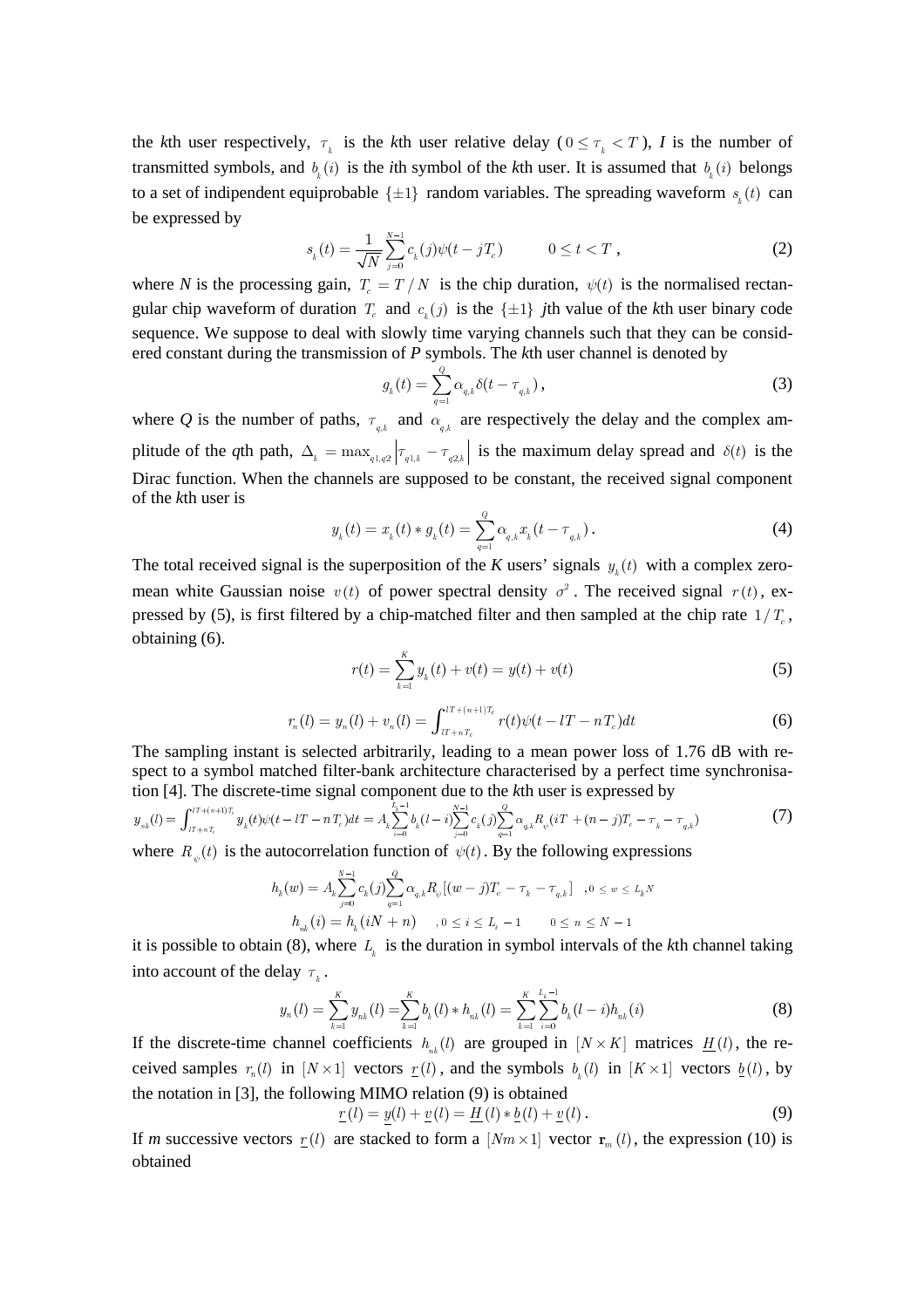$$
\mathbf{r}_{m}(l) = H_{m} \mathbf{b}_{m}(l) + \mathbf{v}_{m}(l), \qquad (10)
$$

where  $H_m$  is the generalised block Sylvester matrix of dimension  $Nm \times K(m+L-1)$  and  $L = \max\{L\}$  (see [3] for more details). The received signal covariance matrix is defined by

$$
\mathbf{C}_r = E\left\{\mathbf{r}_m(l)\mathbf{r}_m(l)^H\right\}.
$$
 (11)

Finally, it is useful to define  $\mathbf{h}_k = [h_k(0) \cdots h_k(LN-1)]^T$  and the  $[Nm \times 1]$  vector

; ÅÅ Å=  ; =  4 KK K <sup>K</sup> <sup>4</sup> KK K *H H ,. M , H H H M. M ,* £¦ ¦ ¦ ¤ ¦ ¦ b ¦¥ **H H** L L LL (12)

#### III. MMSE MULTIUSER RECEIVER

#### *III.1- Ideal MMSE receiver*

If the transmitted data are BPSK mapped, the receiver decision rule is expressed by

$$
\hat{b}_{k}(l) = \text{sgn}\left[\text{Re}(\mathbf{m}_{k}^{H}\mathbf{r}_{m}(l))\right],\tag{13}
$$

where the  $\mathbf{m}_k$  vector represents the detector. The MMSE receiver is obtained by minimising  $E \left[ \left\| b_k \left( l \right) - \hat{b}_k \left( l \right) \right\|^2 \right]$ , which leads to the expression

$$
\mathbf{m}_{k} = \mathbf{C}_{r}^{-1} \underline{h}_{k} \,.
$$

The subspace decomposition of the  $C_r$  matrix is shown in the following expression

$$
\mathbf{C}_{r} = \mathbf{U}\Lambda\mathbf{U}^{H} = \begin{bmatrix} \mathbf{U}_{s,x} & \mathbf{U}_{N,x} \end{bmatrix} \begin{bmatrix} \mathbf{\Lambda}_{s,x} & \mathbf{0} \\ \mathbf{0} & \mathbf{\Lambda}_{N,x} \end{bmatrix} \begin{bmatrix} \mathbf{U}_{s,x}^{H} \\ \mathbf{U}_{N,x}^{H} \end{bmatrix} = \mathbf{U}_{s,x} \Lambda_{s,x} \mathbf{U}_{s,x}^{H} + \mathbf{U}_{N,x} \Lambda_{N,x} \mathbf{U}_{N,x}^{H} = \mathbf{C}_{r,s,x} + \mathbf{C}_{r,N,x}
$$
(15)  
where 
$$
\mathbf{U}_{s,x} = \begin{bmatrix} \mathbf{u}_{1} & \cdots & \mathbf{u}_{x} \end{bmatrix}, \quad \mathbf{U}_{N,x} = \begin{bmatrix} \mathbf{u}_{x+1} & \cdots & \mathbf{u}_{Nm} \end{bmatrix}, \quad \Lambda_{N,x} = \sigma^{2} \mathbf{I}_{Nm-x}, \quad \Lambda_{s,x} = diag\left\{ \lambda_{1}, \ldots, \lambda_{x} \right\},
$$

 $\lambda_i \geq \lambda_{i+1} \geq \sigma^2$ ,  $i = 1, ..., \chi - 1$ , and  $\mathbf{C}_{r,s,\chi}$  is the component of the covariance matrix on the signal subspace, which dimension  $\chi$  should be equal to the rank  $\zeta$  of the matrix  $H_m$ . If  $H_m$  is a full rank matrix, thus satisfying the sufficient condition of channel identifiability given in [3], the dimension of the signal subspace is  $\chi = d = K(m + L - 1)$ . The inverse of **C**<sub>*r*</sub> can be easily obtained by the spectral decomposition (15) as expressed by obtained by the spectral decomposition (15) as expressed by

$$
\mathbf{C}_r^{-1} = \mathbf{U} \Lambda^{-1} \mathbf{U}^H. \tag{16}
$$

Since the channel  $h_k$  lies in the signal subspace it is clear that

$$
\mathbf{U}_{N,\chi}^H H_m = \mathbf{0},\tag{17}
$$

and therefore only the signal subspace is effective to express (14) that becomes  $\mathbf{U}_{N,\chi}^{n} H_{m} =$ <br>subspace is effective to

$$
\mathbf{m}_{k} = \mathbf{C}_{r}^{-1} \underline{h}_{k} = \mathbf{C}_{r,S,\chi}^{-1} \underline{h}_{k} = \mathbf{U}_{S,\chi} \Lambda_{S,\chi}^{-1} \mathbf{U}_{S,\chi}^{H} \underline{h}_{k} = \sum_{i=1}^{\chi} \frac{\mathbf{u}_{i}^{H} \underline{h}_{k}}{\lambda_{i}} \mathbf{u}_{i} \tag{18}
$$

# *III.2-Estimated receivers*

In practical situations, neither  $h_k$  nor  $\mathbf{C}_r$  are known. The channel  $h_k$  can be estimated either by the aid of training sequences or by blind techniques [3] [5]. In the present paper the blind method to estimate  $\underline{h}_k$  proposed in [3] is considered, because the  $\mathbf{C}_{r,S,\chi}^{-1}$  (and the receiver expression  $\mathbf{m}_k$ ) can be obtained almost without extra computational cost. When  $h_k$  and  $\mathbf{C}_r$  are replaced by their estimated versions  $\hat{h}_k$  and  $\hat{C}_r$ , the estimation errors effects on the system performance have to be considered. In this paper the covariance matrix is estimated by

$$
\hat{\mathbf{C}}_{r} = \frac{1}{P - m + 1} \sum_{l=0}^{P - m} \mathbf{r}_{m} \left( l \right) \mathbf{r}_{m} \left( l \right)^{H}, \qquad (19)
$$

because the subspace decomposition of the estimated matrix  $\hat{C}_r$  gives the maximum likelihood estimate of the eigenvalues  $\lambda_i$  and of the eigenvectors  $\mathbf{u}_i$  of  $\mathbf{C}_r$  [4]. Consequently, when only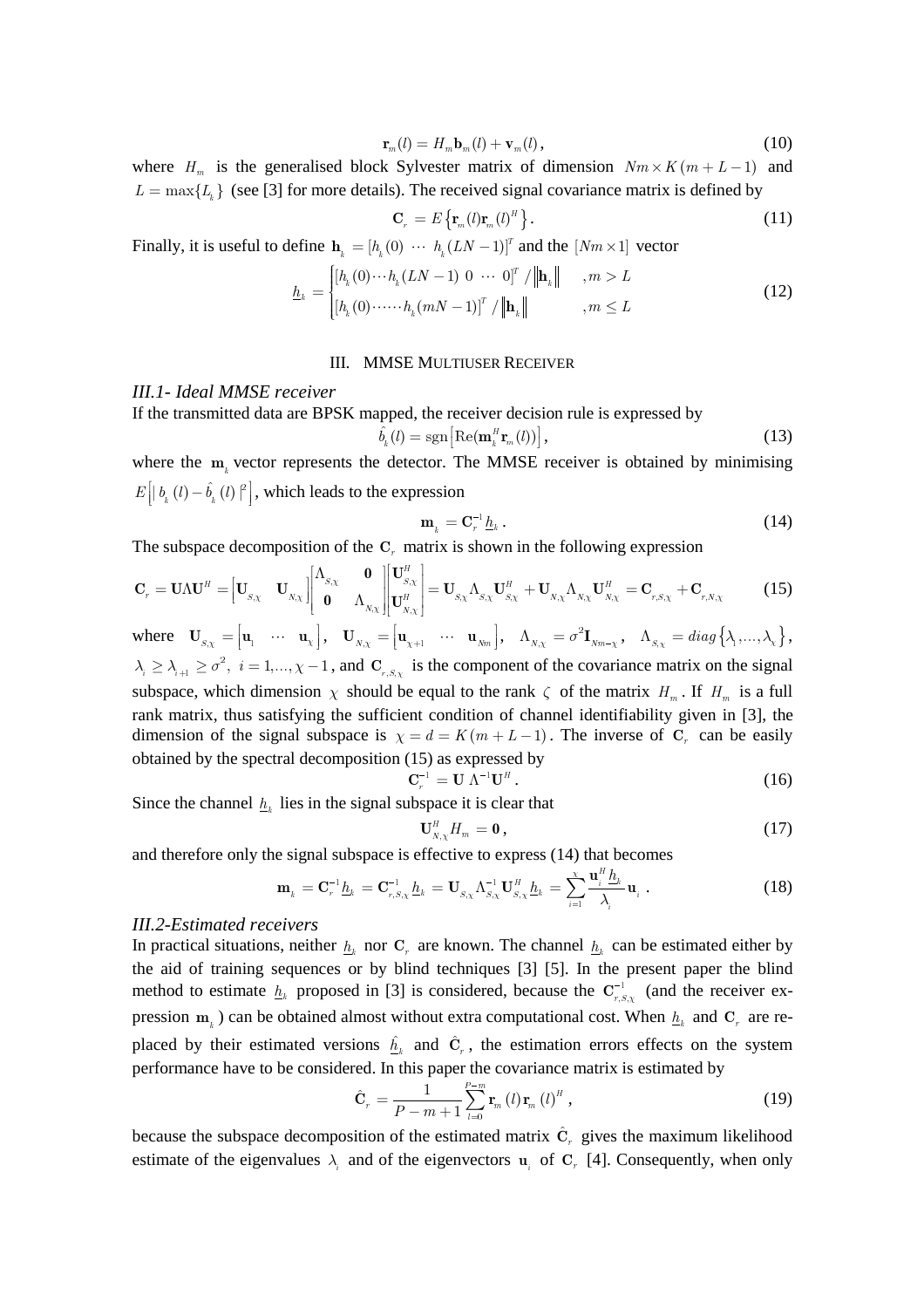the estimated version  $\hat{\mathbf{U}}_{N,\chi}$  is available by subspace decomposition of  $\hat{\mathbf{C}}_r$ , an estimate  $\underline{\hat{h}}_{k,\chi}$  of the channel  $h_k$  can be obtained by solving (17) in the least square sense making use of the code sequence  $c_k(j)$  of the user of interest [3]. Since the estimate  $\hat{C}_r^{-1}$  is the inverse of the estimate  $\hat{\mathbf{C}}_r$ , the MMSE receiver expression becomes ession becomes

$$
\hat{\mathbf{m}}_{k} = \hat{\mathbf{C}}_{r}^{-1} \hat{\underline{h}}_{k,\chi} = \hat{\mathbf{C}}_{r,S,\chi}^{-1} \hat{\underline{h}}_{k,\chi} + \hat{\mathbf{C}}_{r,N,\chi}^{-1} \hat{\underline{h}}_{k,\chi} = \sum_{i=1}^{N_{m}} \frac{\hat{\mathbf{u}}_{i}^{H} \hat{\underline{h}}_{k,\chi}}{\hat{\lambda}_{i}} \hat{\mathbf{u}}_{i}.
$$
 (20)

It is noteworthy that in the estimated situation the relation (17) is not satisfied, because the estimated channels do not lie completely in the estimated signal subspace. Therefore the signal subspace receiver  $\hat{\mathbf{m}}_{k,\chi} = \hat{\mathbf{C}}_{r,S,\chi}^{-1} \hat{h}_{k,\chi}$  is not equivalent to  $\hat{\mathbf{m}}_k$ . Furthermore, the  $H_m$  matrix may be rank deficient because the users are asynchronous and characterised by different maximum delay spreads [6]. As a consequence, the signal subspace dimension  $\zeta = rank(H_m)$  is lower than d. If both the covariance matrix and the channel are known, it is easy to prove that *d*. If both the covariance matrix and the channel are known, it is easy to prove that  $\mathbf{m} = \mathbf{C}^{-1}$   $h = \mathbf{m} = \mathbf{C}^{-1}$   $h = \mathbf{m} = \mathbf{C}^{-1}$ 

$$
\mathbf{m}_{k,d} = \mathbf{C}_{r,S,d}^{-1} \underline{h}_k = \mathbf{m}_{k,\zeta} = \mathbf{C}_{r,S,\zeta}^{-1} \underline{h}_k = \mathbf{m}_k = \mathbf{C}_r^{-1} \underline{h}_k. \tag{21}
$$

Differently, in the estimated case, the signal subspace receiver performance depends also on the estimated signal subspace dimension and consequently estimated signal subspace dimension and consequently

$$
\hat{\mathbf{m}}_{k,\zeta} = \hat{\mathbf{C}}_{r,s,\zeta}^{-1} \hat{\underline{h}}_{k,\zeta} \neq \hat{\mathbf{m}}_{k,d} = \hat{\mathbf{C}}_{r,s,d}^{-1} \hat{\underline{h}}_{k,d}, \qquad (22)
$$

where  $\hat{h}_{k,\zeta}$  and  $\hat{h}_{k,d}$  are the estimated [*Nm* × 1] channel vectors obtained by (17) setting  $\chi = \zeta$ and  $\chi = d$  respectively. The simulations shown in the next section verify if some BER performance degradation is introduced using the  $\hat{\mathbf{m}}_{k,d}$  receiver instead of  $\hat{\mathbf{m}}_{k,d}$ , which requires the estimation of  $\zeta$ .

## IV. SIMULATIONS AND COMMENTS

Gold sequences of length  $N = 31$  have been chosen for the short spreading codes  $c<sub>k</sub>(j)$ . The chip rate has been fixed to  $1/T_c = 8.192$  Mcps and consequently the users bit rate is approximately equal to 264 kbps. The channels model is compliant with the *pedestrian B* channel defined in [7]. The chosen chip rate  $1/T_c$  and the processing gain N lead to a maximum delay spread  $\Delta_k$  that is little longer than one symbol duration. The uplink situation is considered with delays  $\tau_k$  uniformly distributed in  $[0, T)$ . However, both  $\tau_k$  and  $\Delta_k$  of each user are assumed known by the receiver within a chip period, and therefore the maximum channel order *L* is assumed known. The window size *m* has been selected considering the identifiability conditions (23) [3]; most of the simulated situations lead to  $m = 2$  or  $m = 3$ .

$$
m \ge \left[ K(L-1)/(N-K) \right] , \quad (N-K)m^2 + (L-1)(N-2K)m \ge K(L-1)^2 + NL . \tag{23}
$$

It is well known that all blind estimation techniques can recover the channels up to a complex scalar factor [4]. In this paper, the phase of the maximum magnitude coefficient of the discretetime channel is supposed to be known.

The SNR shown in all the following figures is the one of the weakest user (user 1) and it is defined as  $SNR = A_1^2 / \sigma^2$ . The Normalised Root Mean Square Error (NRMSE) is defined by

$$
NRMSE = \sqrt{\frac{1}{N_{runs}} \sum_{i=1}^{N_{runs}} \left\| \hat{\underline{L}}_{1,\chi}^{(i)} - \underline{h}_{1}^{(i)} \right\|^{2} / \left\| \underline{h}_{1}^{(i)} \right\|^{2}}
$$
(24)

where  $N_{\text{rms}} = 300$  is the number of independent simulations.

The Fig.1 shows the simulated NRMSE and points out the near-far resistance of the channel estimation (the NRMSE does not depend on the amount of MAI for a given number  $K$  of users), as already shown in [4] in a small delay spread situation. The channel estimation performance is highly influenced by the number of active users and by the averaging factor *0* . It is noteworthy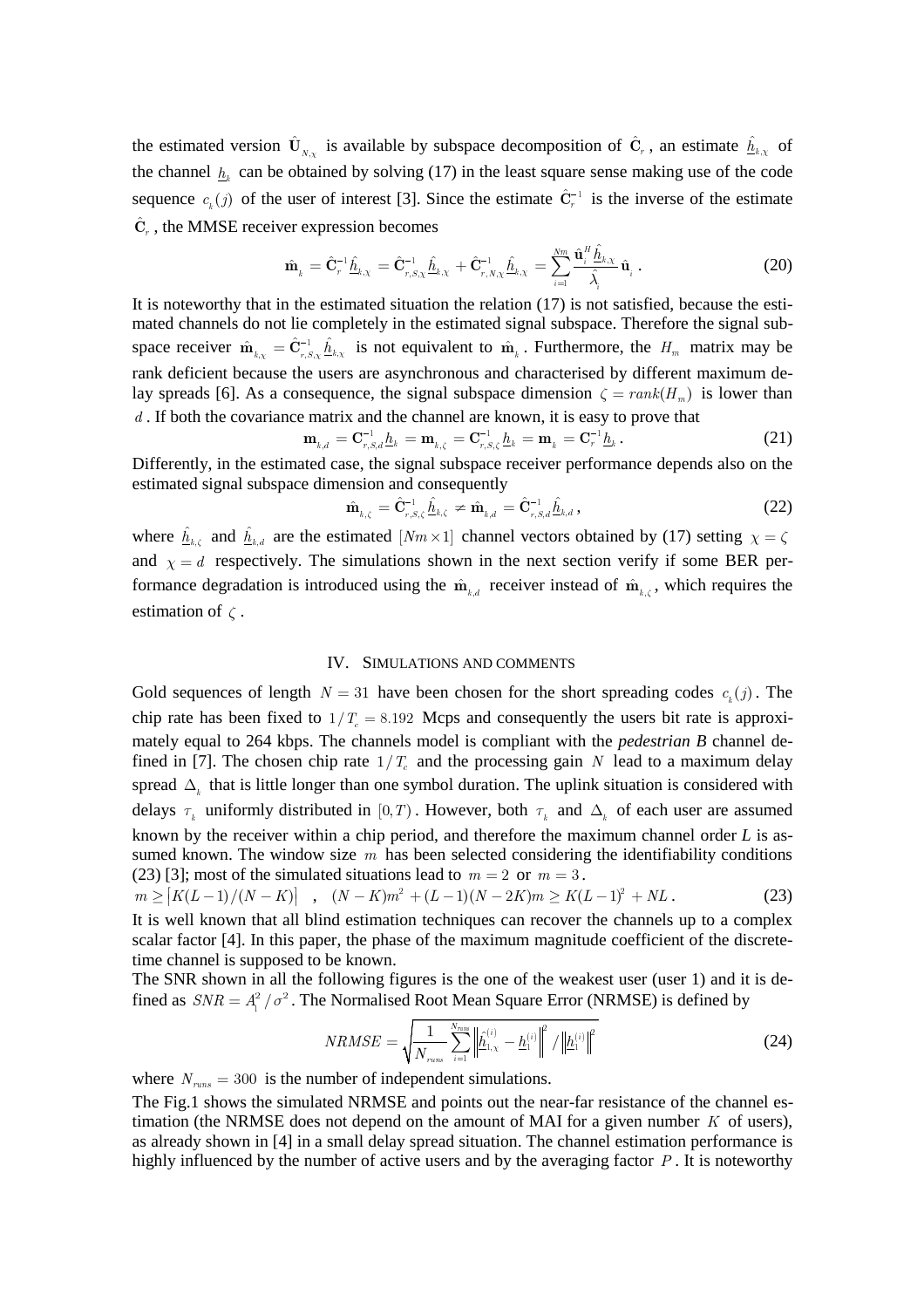to remind that, in practical applications, it is not possible to increase *0* as we like in order to reduce the estimation errors, because the channels cannot be considered constant due to the mobility of the users. Consequently this algorithm can not be used if the users mobility is too high. The Fig.1 and the Figs.3-4 show only the BER curves obtained by setting  $\chi = d$  because those obtained using the true dimension  $\zeta$  are practically the same (see Fig.2). Indeed, the subspace channel estimation can be done using only the partial knowledge of the noise subspace [6]. The Fig.3 compares the BER performance of:

- $\Box$  the ideal receiver (both  $\mathbf{C}_r^{-1}$  and  $\underline{h}_k$  are known)
- $\Box$  the estimated receivers (both  $\mathbf{C}_r^{-1}$  and  $\underline{h}_k$  are estimated)
	- EIn-ECh (**E**stimated **In**verse **E**stimated **Ch**annel)
- $\Box$  the partial-estimated receivers:
	- TIn-ECh (**T**rue **In**verse **E**stimated **Ch**annel)
	- EIn-TCh (**E**stimated **In**verse **T**rue **Ch**annel)

It is noteworthy that:

1) When the signal subspace matrix  $C_{r,s,\chi}^{-1}$  is used in the detector, in power control situations (Fig.3), the two kind of partial-estimated receivers show BER performance characterised by a different behaviour. Indeed, at low SNR, where the channel estimation errors are higher

(Fig.1), the TIn-ECh detector has a significant BER degradation with respect to the EIn-TCh detector. On the contrary, for increasing SNR, the TIn-ECh detector significantly outperforms the EIn-TCh one. Indeed, when SNR increases, the eigenvalues spread (condition number) of  $\mathbf{C}_{r,S,\chi}$  increases and consequently the estimation errors on  $\mathbf{C}_{r,S,\chi}^{-1}$  are amplified by the inversion. Furthermore, for increasing SNR, the TIn-ECh receiver shows BER performance that

tends to the ideal one, while the EIn-TCh receiver BER tends to exhibit a noise floor whose BER value depends on the averaging factor *0* . Obviously the EIn-ECh detector BER is imposed by the performance of the two partial-estimated ones. Therefore an improved detector should have a better inverse matrix estimation at high SNR and a better channel estimation at low SNR. The inverse matrix estimation error can be reduced in many ways: the first choice may consist in adding a positive quantity to the signal eigenvalues in order to reduce the eigenvalues spread of  $\hat{\mathbf{C}}_{r,s,\chi}$  [8]; the obtained detector is a CMOE-type receiver, which has been

introduced in [9] in order to reduce only the channel estimation errors. A second choice is to eliminate some signal eigenvectors in a similar fashion to the method proposed in [10], obtaining a reduced-rank detector. The third [8] is to restore the estimated covariance matrix by using the estimated channel of all users, which are available if an uplink situation is considered. The channel estimation may instead be improved by using a different algorithm [5] or reapplying the subspace method at the restored covariance matrix.

- 2) In near-far situations (Fig.3 (c)) the TIn-ECh receiver outperforms the EIn-TCh one at low SNR also, because the channel estimation algorithm exploits the higher power of the interfering users.
- 3) Obviously, as shown in Fig.4, the BERs of the detectors are highly influenced by the averaging factor  $P$ , with better performance obtained for higher values of  $P$  thanks to the estimation noise reduction. However unacceptable performance emerges if the high mobility of one user forces to work with low *P* values.
- 4) When both the covariance matrix and the channel are estimated, the full inverse matrix receiver  $\hat{\mathbf{m}}_k$  defined in (20) has different performance with respect to the signal subspace inverse matrix receiver  $\hat{\mathbf{m}}_{k,d}$  defined in (22) (Fig.3). In all the situations the full inverse receiver  $\hat{\mathbf{m}}_k$  has a higher BER performance degradation, unacceptable if the averaging factor *P* is low, because for  $i > \zeta$  the values  $\left| \hat{\mathbf{u}}_i^H \hat{\mathbf{L}}_{k,\chi} \right|$  in (20) are not negligible with respect to the  $\left| \hat{\lambda}_i \right|$  values. An analogous situation occurs when either the covariance matrix or the channel is estimated. It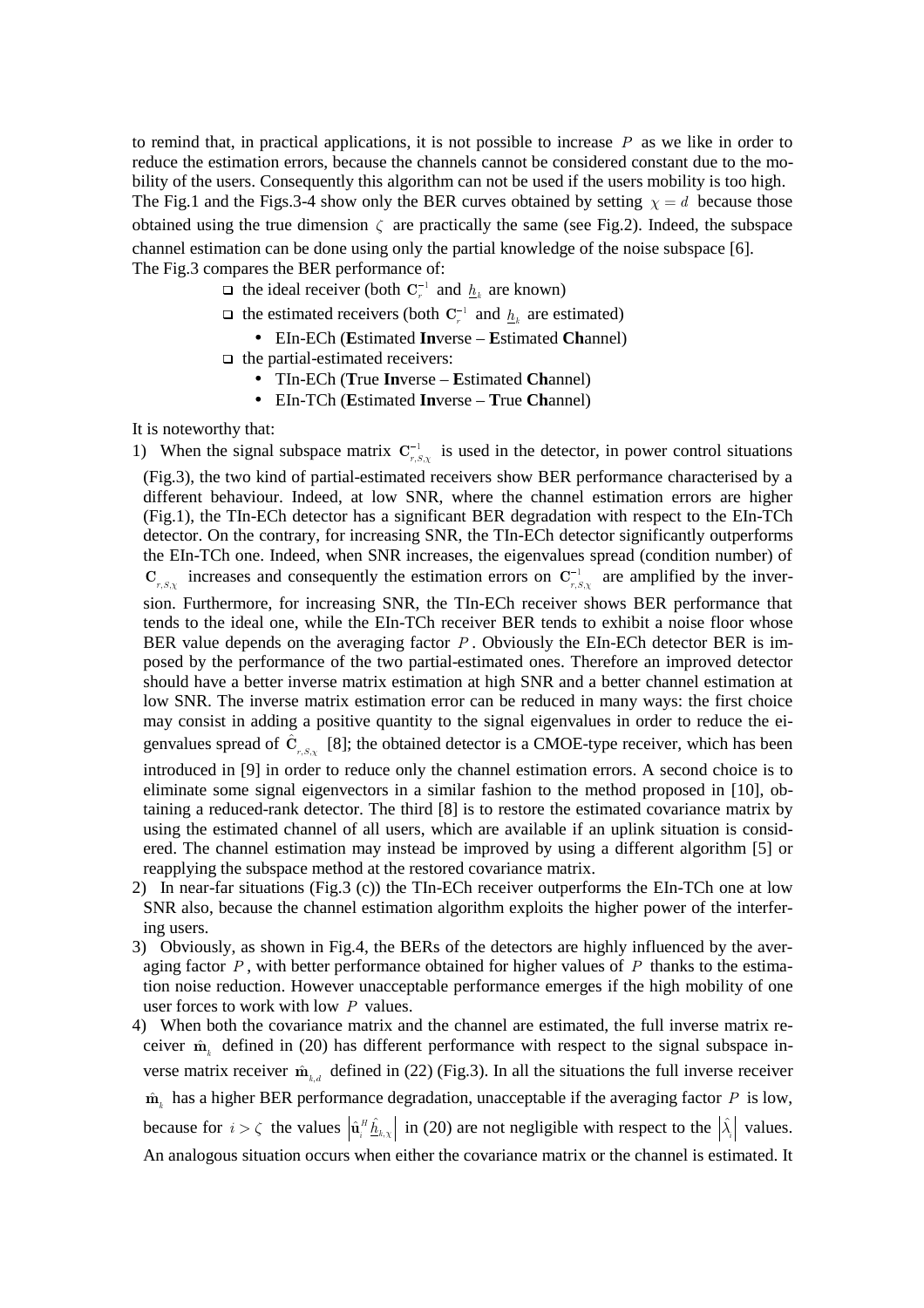can also be noted that if *P* is not too low the estimated detector tends to outperform the partialestimated ones. This fact, even if unexpected, may be explained by means of the quasi-orthogonal relation between  $\hat{\mathbf{U}}_{N,\chi}$  and  $\hat{\mathbf{h}}_{k,\chi}$ , that is  $\left\|\hat{\mathbf{U}}_{N,\chi}^H\hat{\mathbf{h}}_{k,\chi}\right\| < \left\|\hat{\mathbf{U}}_{N,\chi}^H\mathbf{h}_{k}\right\|$  and  $\hat{\mathbf{U}}_{N,\chi}^{H}\hat{\hat{\underline{h}}}_{k,\chi}\Big\|\!<\!\Big\|\mathbf{U}_{N,\chi}^{H}\hat{\underline{h}}_{k,\chi}\Big\|\,.$ 

### V. CONCLUSIONS

The effects of the covariance estimation errors and of the channel estimation errors on the BER performance degradation of MMSE multiuser detector have been analysed. It has been shown that channel estimation errors are predominant at low SNR, while the estimation errors of the inverse covariance matrix becomes remarkable at high SNR. The effect of the covariance estimation errors can be reduced by opportune techniques as proposed in [8] and in [10]. The analysis and the potential improvements of different channel estimation algorithms, as proposed in [5] and in [11], will be the object of future works.

#### **REFERENCES**

- [1] S. Verdù, "Multiuser Detection", Cambridge Univ. Press, 1998.
- [2] M. Honig and M. Tsatsanis, "Adaptive techniques for multiuser CDMA receivers ", IEEE Signal Processing Magazine, pp. 49-61, May 2000.
- [3] X. Wang and H. V. Poor, "Blind equalization and multiuser detection in dispersive CDMA channels", IEEE Trans. Communications, vol. 46, pp. 91-103, Jan. 1998.
- [4] S. Bensley and B. Aazhang, "Subspace-based channel estimation for code division multiple access communication systems", IEEE Trans. Communications, vol. 44, pp. 1009-1020, Aug. 1996.
- [5] M. Torlak and G. Xu, "Blind multiuser channel estimation in asynchronous CDMA systems", IEEE Trans. Signal Processing, vol. 45, pp. 137-147, Jan. 1997.
- [6] Y. Song and S. Roy, "Blind adaptive reduced-rank detection for DS-CDMA signals in multipath channels", IEEE J-SAC, vol.17, pp.1960-1970, Nov.1999.
- [7] ETSI T.R. 101 112, "Selection procedures for the choice of radio transmission technologies of the UMTS".
- [8] P. Banelli, S. Cacopardi, L. Rugini, "Improved performance of MMSE multiuser receivers for asynchronous CDMA: preliminary results", submitted to ICC-2001.
- [9] M. Honig, U. Madhow and S. Verdù, "Blind adaptive multiuser detection", IEEE Trans. Inf. Theory, vol. 41, pp. 944-960, July 1995.
- [10] X. Cai, A. N. Akansu and H. Ge, "Reduced-rank minimum variance receiver for Asynchronous CDMA systems", ICC-2000, vol 2, pp. 1030-1033.
- [11] X. Li and H. Fan, "QR factorization based blind channel identification with second-order statistics", IEEE Trans. Signal Processing, vol. 48, pp. 60-69, Jan. 2000.



*Fig.1 NRMSE in different scenarios (K, MAI, P). Fig.2 BER comparison of the estimated receivers*



*using the true signal subspace dimension*  $\zeta$ *and the approximated one d.*